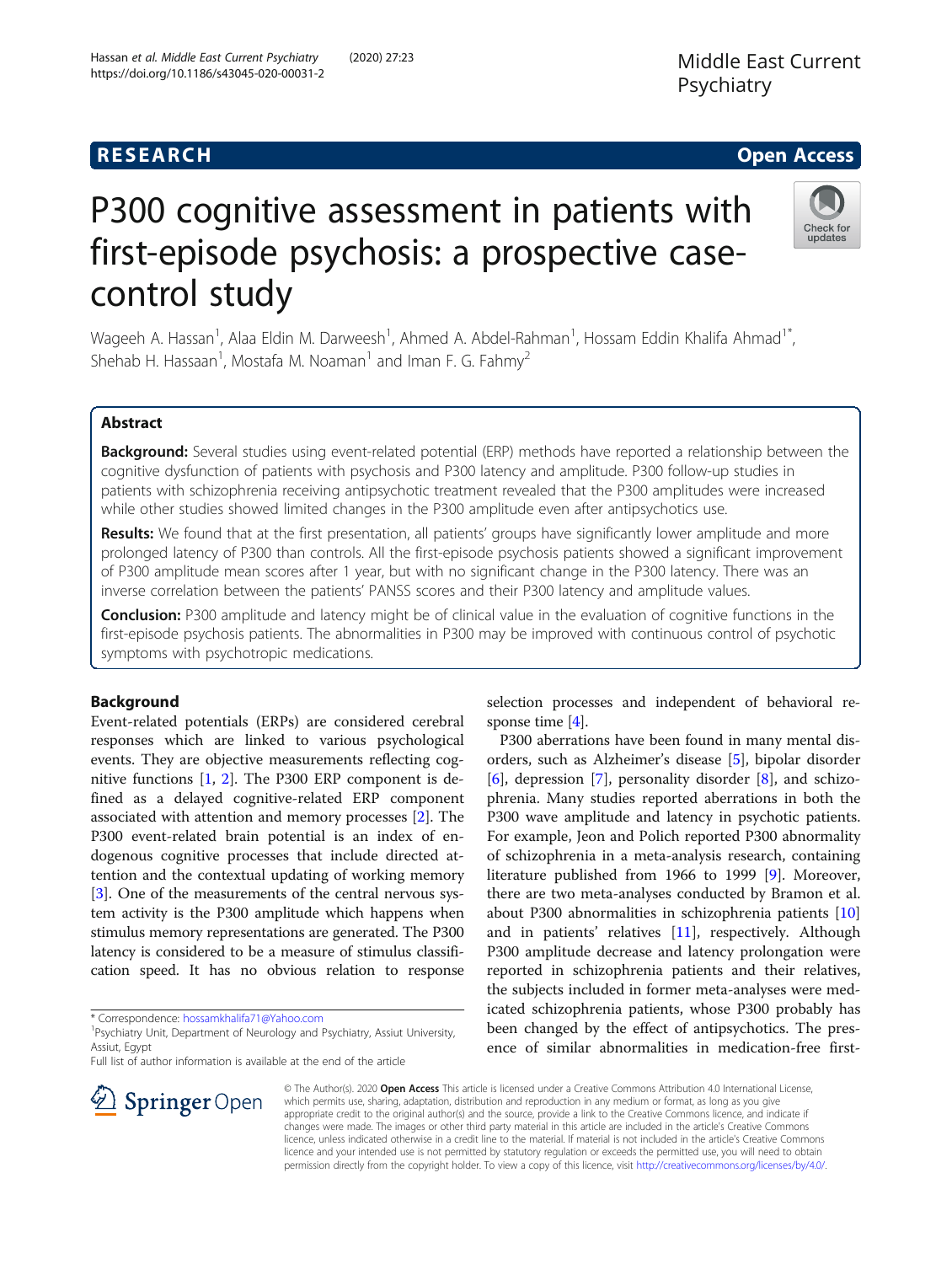episode schizophrenia (FES) patients remains unconfirmed. Until now, the effect of medication on P300 amplitude and latency is still a debated issue. Some studies suggested that antipsychotics, especially the secondgeneration agents, could partially improve the performance of P300 amplitude and latency [\[12](#page-6-0)], and Jeon and Polich did not find any correlation between medication and P300 amplitude effect size in his meta-analysis [\[9](#page-6-0)]. Another factor that impacted P300 latency effect size was the disease duration [\[9\]](#page-6-0). Delayed P300 latency found in chronic schizophrenia patient may be in conformity with that in FES patients. So far, there has been no agreement on P300 latency changes in patients with FES. Although some studies reported significantly delayed P300 latency in patients [[12](#page-6-0), [13\]](#page-6-0), others reported inconsistent results [[14](#page-6-0)–[16](#page-6-0)].

The aim of this study is to evaluate P300 abnormalities in first-episode psychosis patients on the first presentation and after 1 year of treatment and follow-up and to study the correlation between P300 abnormalities and the severity of psychopathology

# Methods

## Study design

This prospective study evaluated P300 abnormalities in first-episode psychosis patients on the first presentation and after 1 year of treatment and follow-up. All participants signed informed consent after understanding the nature of the research, their voluntary participation, and the right to withdraw at any time without giving reasons, and the withdrawal would not affect any management privileges. The study protocol was approved by the research ethics committee of the Faculty of Medicine, Assiut University.

# Participants

The study was performed at Assiut University Hospitals between the 1st of January and the 31st of December 2013. The study included 108 patients who fulfilled the criteria for the diagnosis of first-episode psychotic disorders including schizophrenia, schizoaffective disorder, schizophreniform disorder, brief psychotic disorder, and psychotic disorder not otherwise specified. Additionally, mood disorders with psychotic features such as bipolar disorder with psychotic features and depressive disorder with psychotic features were included.

The diagnosis was made according to DSM-IV criteria with no history of substance abuse during the last 12 months which was also confirmed by urine screen. They did not previously receive antipsychotic treatment before admission to the hospital. Their age was 18 years and older. We excluded all cases with mental retardation, substance use disorders, or psychosis due to organic causes. A control group of 50 subjects was recruited from the patients' relatives or the staff of the same institution. They were matched for age, gender, educational level, and other demographic variables as far as possible. None of the controls had any history of illegal or opioid drug abuse. The controls were screened by psychiatric interview for having no history of significant psychiatric morbidity or substance abuse. Follow-up assessment was scheduled for each patient at the end of the 3-month, 6 month, and 12-month follow-up intervals.

# **Instruments**

### Initial sheet

It was applied to all patients on the first interview, and another follow-up sheet completed on a further followup visit. It was developed by the researcher to collect demographic and clinical data specially prepared for the study and the duration of untreated psychosis (DUP), mode of onset, treatment (if any), diagnostic shifts, and other variables.

# Psychiatric interview

Each participant was individually assessed through a standardized psychiatric interview for the participants and the family members/informants. The diagnosis was made based on the DSM-IV-TR (Diagnostic Statistical Manual of Mental Disorders 4th edition, text revised) [\[17\]](#page-6-0).

# Arabic version of Mini International Neuropsychiatric Interview (MINI Plus)

It is a brief structured diagnostic interview used to screen for major DSM-IV and ICD-10 psychiatric disorders, with an administration time of approximately 15 min. It was designed to meet the need for a short but accurate structured psychiatric interview. The MINI Plus scale is a widely used structured scale that was translated into 43 languages and used by mental health professionals and health organizations in more than 100 countries [[18](#page-7-0)].

## The Positive and Negative Syndrome Scale (PANSS)

The Positive and Negative Syndrome Scale (PANSS), developed by Kay et al. in 1987, is one of the most commonly used instruments for evaluating symptomatology in schizophrenic patients and other psychotic disorders. This is a 30-item test, and each item is rated from one (no evidence) to seven (extreme). In addition to the total score for overall psychopathology (sum of all 30 items), PANSS has subscales that yield data on positive symptoms of psychosis (7 items), negative symptoms of psychosis (7 items), and general psychopathology (16 items) [\[19](#page-7-0)].

## P300 audio-evoked potential

Audio-evoked potential is an objective measure of cognitive processing recorded through an array of scalp electrodes, and it is used for measuring brain functions as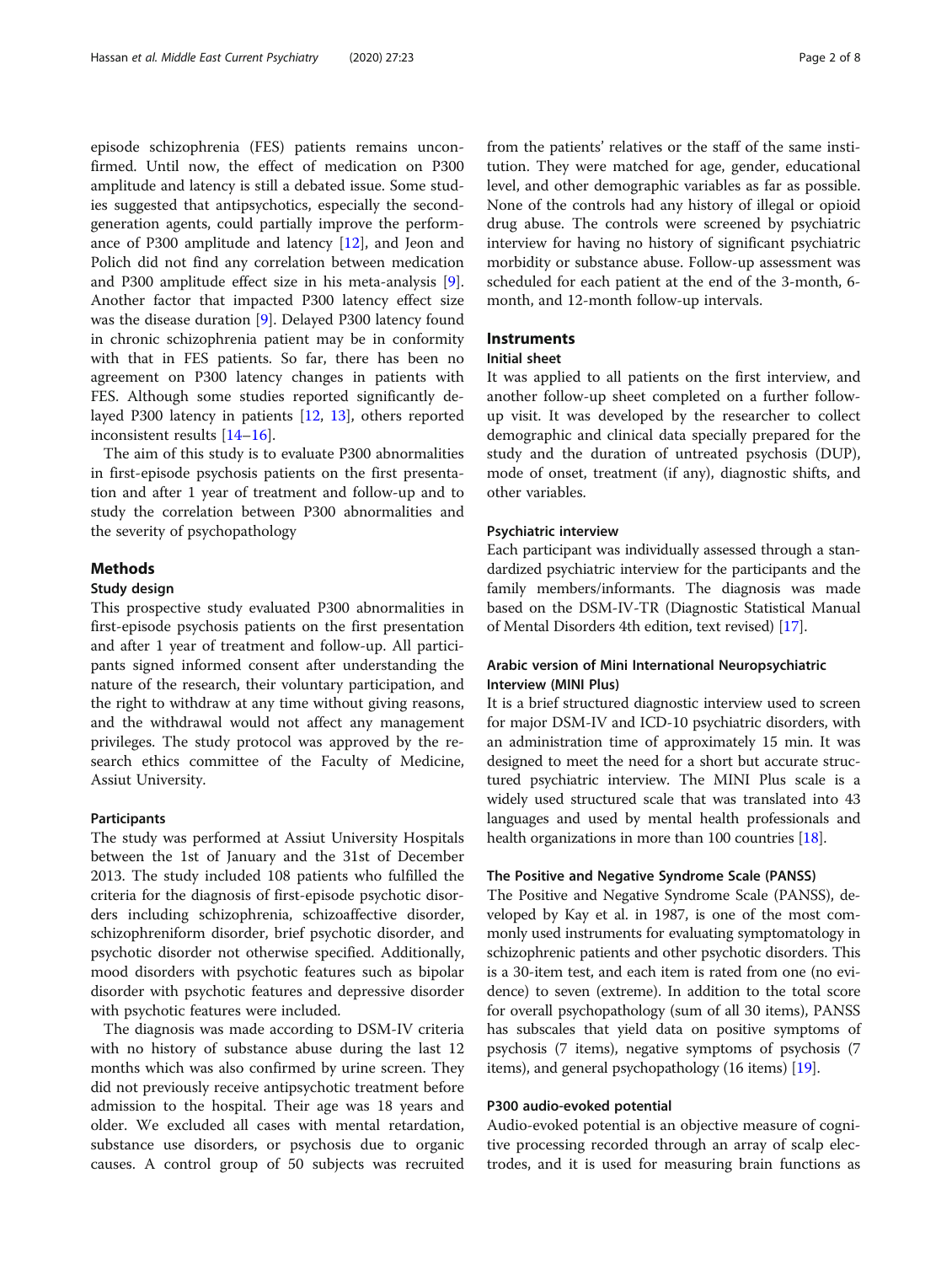memory, attention, and concentration. The test was done using surpass EMS biomedical and quantitative EMG/EP workstation. The test was done through applying an odd-ball paradigm as the subject has to detect an occasional target stimulus in a train of regular "frequent" stimuli. The evoked potential waves were recorded from scalp electrodes placed in CZ, FZ, and PZ points with reference electrode place on the ear lobule and a ground electrode placed on the hand. A headphone was used for applying the auditory stimuli and completely covered the ears. The waves were marked as N1, P2, N2, P3, and N3 [[20](#page-7-0)]. The recorded variables were the P300 latency which is related to the speed of cognitive processing and amplitude of wave which is related to memory consolidation [\[21\]](#page-7-0). The test was first explained to the patient before starting the examination. The test was repeated several times before the wave was recorded to ensure the patient understands the procedure. If the patient was not cooperative or exhausted, a test was performed on another day. Most of the patients were able to understand the test after 2 or 3 trials, and each trial would approximately take 30 min.

# Procedure

Three hundred fifty first-episode psychosis patients were admitted to the psychiatry unit, Assiut University Hospital, along the year 2013. Two hundred thirty-five patients were excluded (due to mental subnormality, chronic medical illness, substance use disorder comorbidity, or substance-induced psychosis). One hundred fifteen patients were eligible for the research, out of which 108 agreed to participate. The participants were given clear and comprehensive information about the study and were completely free to participate or not with no consequences if they disagreed to participate. For those who agreed to participate, a written consent was obtained from them and their caregivers.

There was no interference whatsoever with the treatment prescribed by colleagues, the duration of hospitalization, or the time of discharge. Follow-up dates were written and explained to the patient and family on the back of the discharge card, to be 3 months, 6 months, and 12 months after discharge. Phone calls for further questioning and specific times to call were offered to the patients and caregivers, and reference phone numbers to reach the patients were taken in order to remind patients ahead from follow-up date by 1 week to attend the follow-up. At the end of 1 year, only 72 patients completed the study with a drop rate of 30.5% which is expected in similar studies. Controls were recruited from hospital workers and employees who volunteered and not from patients' relatives. All the clinical assessment and psychometric tools were applied immediately after admission and on follow-up dates. And it was done by the specialized psychiatrists and psychologists. The neurophysiologic aspect which included the P300 wave study was performed in the neurophysiology unit.

## Statistical analysis

Data were analyzed using SPSS version 20 software package [[22\]](#page-7-0). Descriptive statistics for quantitative variables were expressed as numbers, percentages, means, and standard deviations. Student  $t$  test was used to compare quantitative data of 2 groups. Comparison among diagnostic groups was performed using analysis of variance (ANOVA) when ANOVAs yielded a significant result, Newman-Keuls post hoc tests were used to identify significant pairwise group analysis.

# **Results**

# Clinical characteristics of the participants

Table [1](#page-3-0) shows that patients with schizophrenia spectrum disorders (SSD) constituted (43.5%) of the study group, followed by bipolar disorder with psychotic feature patients (38%) and depressive disorder with psychotic feature patients (18.5%). Among the subgroups' diagnoses, bipolar disorder with psychotic features was the most frequent diagnosis (38%), followed by brief psychotic disorder (21.30%), a depressive disorder with psychotic features (18.5%), schizophreniform disorder (9.25%), schizophrenia (7.4%), psychotic disorder not otherwise specified (PNOS) (3.70%), and schizoaffective disorder (1.85%). Male patients represented (53%) of the total sample. Bipolar disorder is the most frequent diagnosis among males (42.10%) and females (33.35%). However, depressive disorder and brief psychotic disorder are higher in frequency in females (27.4%, 25.5%) than males (10.5%, 17.5%), respectively. Schizophrenia and schizophreniform disorders are more frequently diagnosed in males (12.3%, 10.5%) than in females (1.95%, 7.85%), respectively. There was no statistically significant difference between males and females in terms of frequency of diagnoses.

## Socio-demographic characteristics

Table [2](#page-3-0) shows that the mean age of SSD patients was  $27.49 \pm 10.7$  years, for bipolar patients with psychotic features was  $24.68 \pm 7.3$  years, and was  $25.50 \pm 6.7$ years for major depression with psychotic features patients. It was found that 57.45% SSD patients were males, 63.82% were single, 65.95% lived in rural areas, 53.20% were illiterate, read and write, and 44.69% were not working/housewife. 58.54% of BP patients were males, 70.73% were single, 73.17% lived in rural areas, 58.54% had basic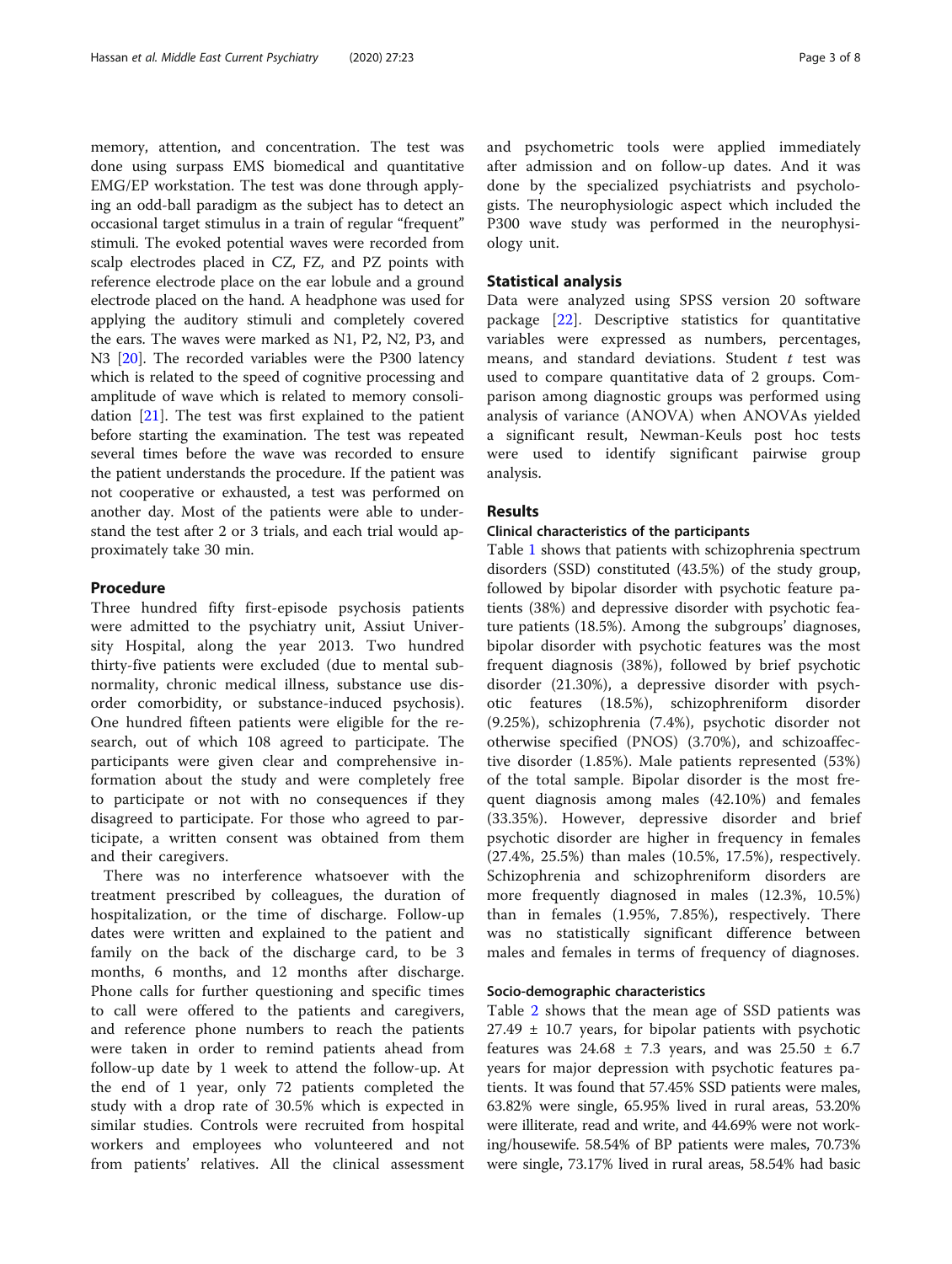| Diagnosis                                         | Total ( $N = 108$ ) |       | Male $(n = 57)$ |       | Female $(n = 51)$ |       |  |
|---------------------------------------------------|---------------------|-------|-----------------|-------|-------------------|-------|--|
|                                                   | No.                 | %     | 53%             |       | 47%               |       |  |
|                                                   |                     |       | No.             | $\%$  | No.               | $\%$  |  |
| Schizophrenia spectrum disorders                  | 47                  | 43.5  | 27              | 47.4  | 20                | 39.2  |  |
| Brief psychotic disorder                          | 23                  | 21.30 | 10              | 17.55 | 13                | 25.50 |  |
| Schizophreniform disorder                         | 10                  | 9.25  | 6               | 10.52 | $\overline{4}$    | 7.85  |  |
| Schizophrenia                                     | 8                   | 7.40  | 7               | 12.30 |                   | 1.95  |  |
| Schizoaffective disorder                          | $\overline{2}$      | 1.85  |                 | 1.75  |                   | 1.95  |  |
| Psychotic disorder not otherwise specified (PNOS) | $\overline{4}$      | 3.70  | 3               | 5.26  |                   | 1.95  |  |
| Bipolar disorder with psychotic features          | 41                  | 38    | 24              | 42.10 | 17                | 33.35 |  |
| Depressive disorder with psychotic features       | 20                  | 18.5  | 6               | 10.52 | 14                | 27.45 |  |
| $P$ value                                         | 0.125               |       |                 |       |                   |       |  |

<span id="page-3-0"></span>Table 1 Frequency and percentage of different diagnoses among study group at first presentation

N.B P value in comparison of males and females

education, 34.14% were not working/housewife, and 36.59% were non-skilled workers. Seventy percent of MDD patients were females, 50% were single, 85% were living in urban areas, 60% had basic education, 75% were not working/housewife, 20% were nonskilled workers, and none of them were students or employees. There was no significant difference among first-episode psychosis patients in different groups and control group as regards all demographic variables.

Table 2 Demographic characteristics of first-episode psychosis patients and control groups

| Demographic characteristics | SSD $(n = 47)$      |                 |                 | $BP (n = 41)$   |                 | $MDD (n = 20)$  |                 | Control ( $n = 50$ ) |       |
|-----------------------------|---------------------|-----------------|-----------------|-----------------|-----------------|-----------------|-----------------|----------------------|-------|
|                             | No                  | $\%$            | No              | $\%$            | No              | $\%$            | No              | $\%$                 | value |
| Sex                         |                     |                 |                 |                 |                 |                 |                 |                      |       |
| Male                        | 27                  | 57.45           | 24              | 58.54           | 6               | 30              | 25              | 50.0                 | .745  |
| Female                      | 20                  | 42.55           | 17              | 41.46           | 14              | 70              | 25              | 50.0                 |       |
| Marital status              |                     |                 |                 |                 |                 |                 |                 |                      |       |
| Single                      | 30                  | 63.82           | 29              | 70.73           | 10              | 50              | 18              | 36                   |       |
| Married                     | 17                  | 36.18           | 10              | 24.39           | 10              | 50              | 32              | 64%                  | .002  |
| Divorced, widowed           | $\mathsf{O}\xspace$ | $\circ$         | $\overline{2}$  | 4.88            | $\mathbf 0$     | $\mathbf 0$     | 0               | $\mathbf 0$          |       |
| Residence                   |                     |                 |                 |                 |                 |                 |                 |                      |       |
| Rural                       | 31                  | 65.95           | 30              | 73.17           | 3               | 15              | 34              | 68                   | .587  |
| Urban                       | 16                  | 34.05           | 11              | 26.83           | 17              | 85              | 16              | 32                   |       |
| Education                   |                     |                 |                 |                 |                 |                 |                 |                      |       |
| Illiterate, read and write  | 25                  | 53.20           | 12              | 29.26           | 8               | 40              | 17              | 34                   | .001  |
| Basic education             | 20                  | 42.55           | 24              | 58.54           | 12              | 60              | 21              | 42                   |       |
| University/higher education | $\overline{2}$      | 4.25            | 5               | 12.20           | $\mathbf 0$     | $\mathbf 0$     | 12              | 24                   |       |
| Occupation                  |                     |                 |                 |                 |                 |                 |                 |                      |       |
| Not working and house wife  | 21                  | 44.69           | 14              | 34.14           | 15              | 75              | $\overline{2}$  | $\overline{4}$       |       |
| Non-skilled worker          | 10                  | 21.27           | 15              | 36.59           | 4               | 20              | 18              | 36                   | .331  |
| Skilled worker              | 8                   | 17.02           | $\overline{7}$  | 17.07           | $\mathbf{1}$    | 5               | 15              | 30                   |       |
| Student                     | $\overline{4}$      | 8.51            | 5               | 12.20           | $\mathbf 0$     | $\circ$         | 10              | 20                   |       |
| Employee                    | $\overline{4}$      | 8.51            | $\mathbf 0$     | 0               | $\Omega$        | $\mathbf{0}$    | 5               | 10                   |       |
| Mean age                    | $27.49 \pm 10.7$    |                 | $24.68 \pm 7.3$ |                 | $25.50 \pm 6.7$ |                 | $32.10 \pm 7.8$ |                      | .176  |
|                             |                     | Range 17.4-37.6 |                 | Range 17.5-31.6 |                 | Range 19.2-31.4 |                 | Range 25.5-39.4      |       |

N.B non-skilled, manual worker/farmer. Basic education, from primary to secondary school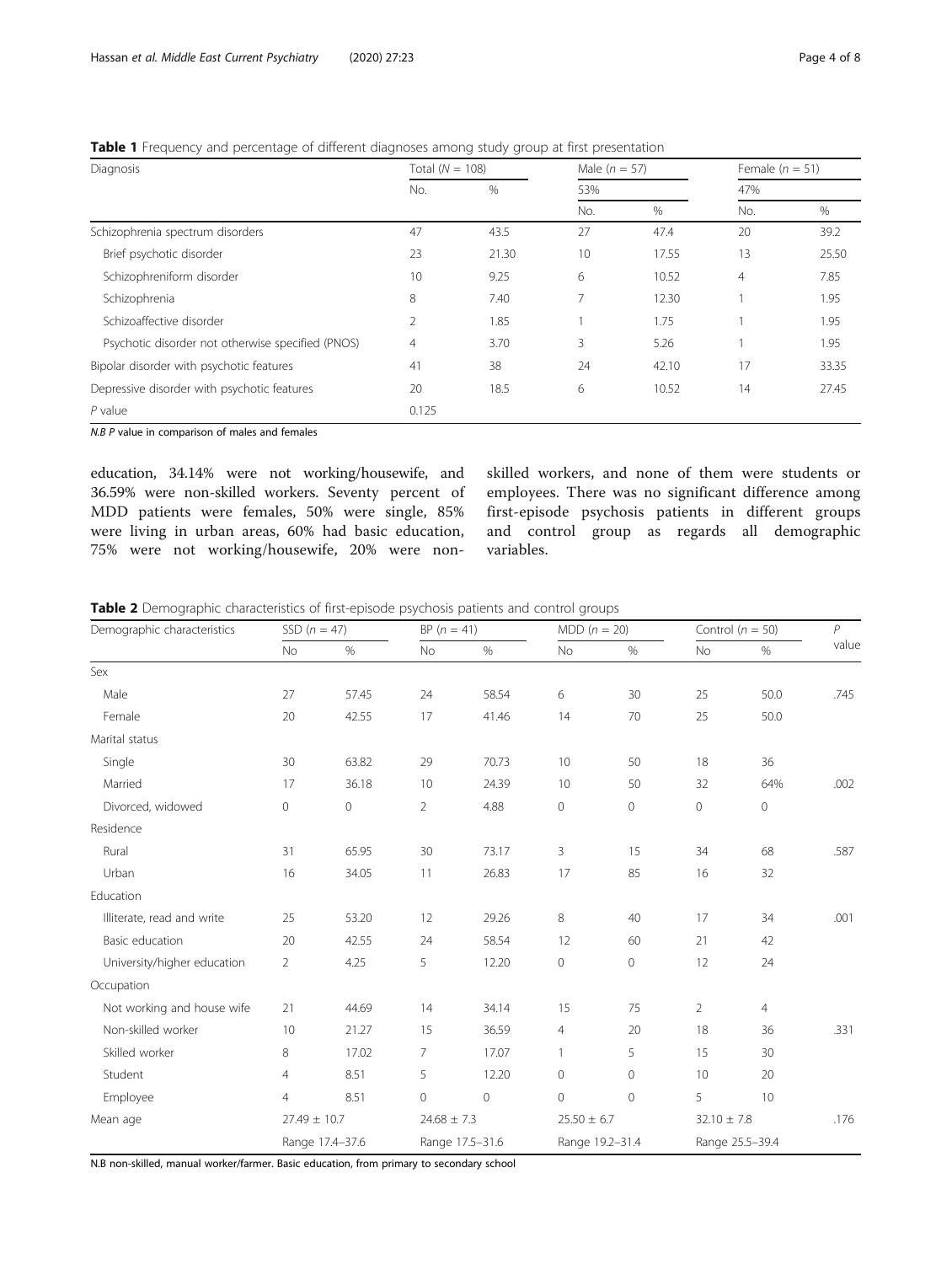## P300 at first presentation

Patients were grouped according to diagnosis at first presentation into schizophrenia spectrum disorder (SSD), bipolar disorder (BP), and major depressive disorder (MDD). We found significantly lower mean scores of P300 amplitude in all groups in comparison to the control group in comparison to healthy controls (SSD group,  $p = 0.006$ ; BP,  $p = 0.001$ ; MDD,  $p = 0.003$  respectively) (Table 3). SSD patients have the lowest P300 amplitude in comparison to other groups (BP, MDD, and control groups). On the other hand, there was significant P300 latency prolongation in SSD, BP, and MDD groups in comparison to the control group (SSD group,  $p = 0.001$ ; BP,  $p = 0.001$ ; MDD,  $p = 0.003$ , respectively). Once again, the SSD group has the largest P300 latency prolongation in comparison to the other groups (Table 3).

## P300 after 1 year

We measured the P300 latency and amplitude in all the studied groups (SSD, BP, and MDD) again after 1 year. We found that there is a significant increase in mean scores of P300 amplitude in comparison to the mean scores at the first presentation in all groups ( $p < 0.05$ ). On the other hand, there was no significant change in latency in all the study groups in comparison to the mean scores at the first presentation (Table [4](#page-5-0)).

# Correlation between PANSS and P300

The mean scores of PANSS subscales for SSD, BP, and MDD patients were significantly lower after a 1-year follow-up in comparison to the mean scores at first presentation except for the negative subscales in the SSD group and MDD group which showed no statistically significant change after 1 year (Table [5](#page-5-0)). Pearson correlational analyses were used to examine the relationship between the PANSS scores on the one hand and the P300 amplitude and latency on the other hand. Results indicated an inverse relationship between PANSS scores and P300 amplitude and latency both at first presentation ( $r =$ 

 $-$  0.539,  $p = 0.007$ ;  $r = -0.460$ ,  $p = 0.024$ ) and after 1 year  $(r = -.326, p = 0.014; r = -.267, p = 0.032)$ . This suggests that the more symptoms the patient has the lower P300 values he scores, and the reverse is true (Table [6\)](#page-6-0).

# **Discussion**

Clinically, schizophrenic patients often present with attention, verbal memory, and working memory dysfunctions [[23](#page-7-0)]. Previous studies suggested that aberrations of P300 amplitude in schizophrenia patients were indicators of these dysfunctions [\[24\]](#page-7-0), which might be further related to structural and functional changes in the schizophrenia patient's temporal lobe and parietal lobe [[25](#page-7-0)].

The present study used the auditory P300 ERP as a cognitive measurement to compare between patients with first-episode psychosis and unrelated matched healthy controls. This study included 1-year follow-up and P300 reevaluation for the participants for the purpose of elucidating the long-term effect of treatment on P300 scores. In addition, we tried to find a correlation between the severity of psychopathology and the P300 latency and amplitude scores.

We found that the P300 amplitude was significantly reduced compared to controls in all patient groups in comparison to the control group and that schizophrenia spectrum disorders (SSD) patients had a significantly lower score compared to both bipolar and depressive psychosis. Similarly, the P300 latency was prolonged in all patient groups compared to the control group, with the latency in SSD significantly delayed more than in bipolar and depressive psychoses groups. On the other hand, we found that the more psychopathology the patients had according to PANSS, the worse was their performance on P300 examination.

Some studies suggested that P300 originated from a broad cerebral cortex network, such as parietal lobe [\[26](#page-7-0)], cingulated gyrus, and frontal lobe [[27\]](#page-7-0). Our results may suggest that cognitive impairment is present even in the early days of the illness, and therefore, our findings suggest that the dysfunction of the corresponding brain area may take place in FES patients. Additionally, the results

**Table 3** Comparison of P300 variables among first-episode psychosis diagnostic groups and control

| P300 variables | SSD $(n = 47)$        |          |                       | $BP (n = 41)$ |                       | $MDD (n = 20)$ |        | Controls ( $n = 50$ ) |                                              |
|----------------|-----------------------|----------|-----------------------|---------------|-----------------------|----------------|--------|-----------------------|----------------------------------------------|
|                | Mean                  | $\pm$ SD | Mean                  | $\pm$ SD      | Mean                  | ±SD            | Mean   | ±SD                   |                                              |
| P300 amplitude | $6.32$ <sup>#</sup>   | ± 2.6    | $8.97$ <sup>#</sup>   | $±$ 3.36      | $12.59$ <sup>#</sup>  | $+5.41$        | 21.57  | ± 5.87                | $1 = 0.006*$<br>$2 = 0.001*$<br>$3 = 0.003*$ |
| P300 latency   | $367.77$ <sup>#</sup> | $+22.4$  | $343.14$ <sup>#</sup> | $+22.21$      | $340.97$ <sup>#</sup> | $+22.54$       | 326.11 | ± 15.78               | $1 = 0.001*$<br>$2 = 0.001*$<br>$3 = 0.699$  |

\*P value by one-way ANOVA, post hoc tests were used to compare pairwise group difference when  $P < 0.05$ , post hoc in between groups (1 = SSD and BP, 2 =  $SSD$  and MDD,  $3 = BP$  and MDD)

# Significant difference among patient diagnostic groups and control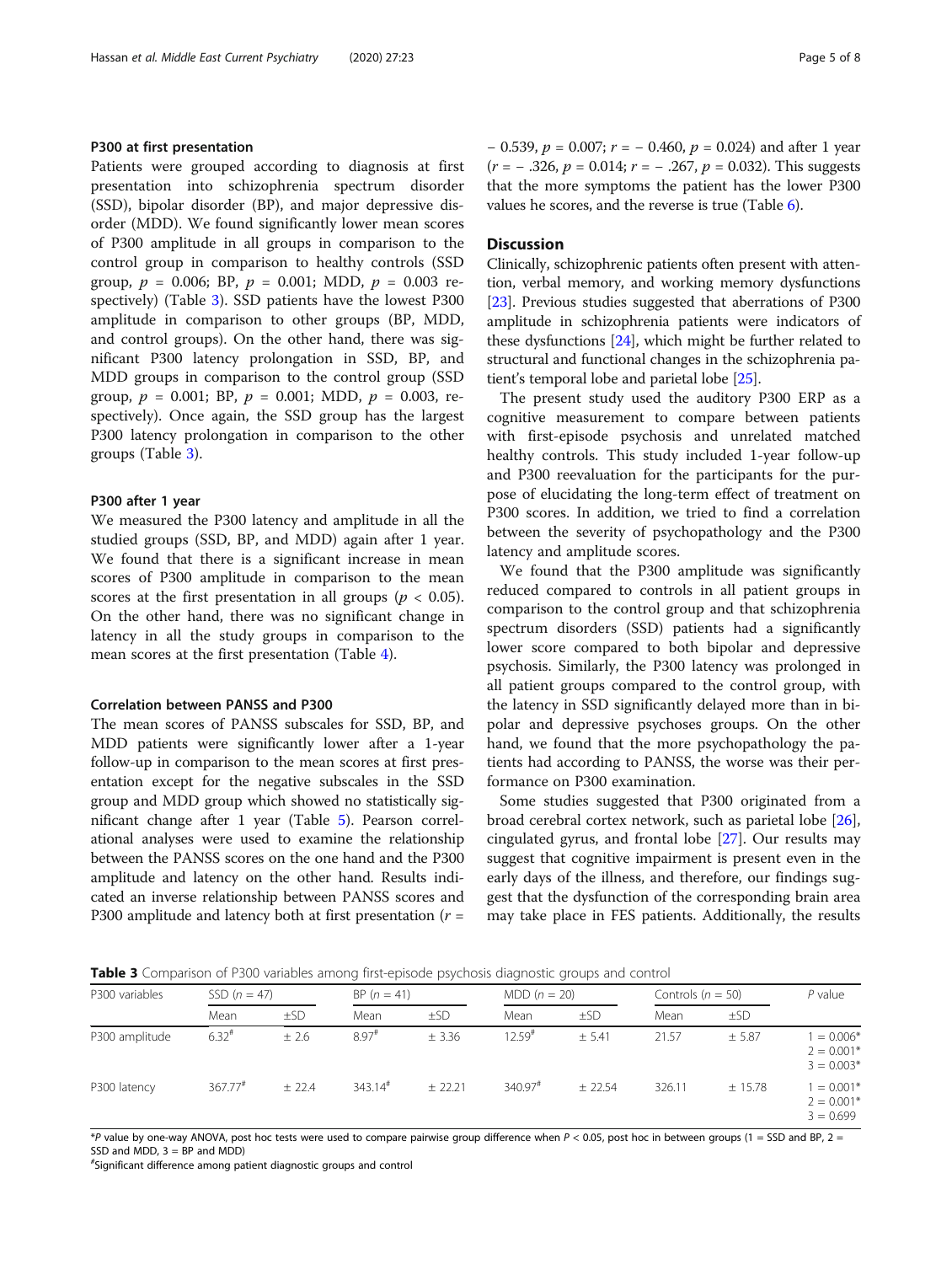| P300 Variables | <b>SSD</b>         |          |              |       | <b>BP</b> |                    |              |       | <b>MDD</b>         |            |              |       |
|----------------|--------------------|----------|--------------|-------|-----------|--------------------|--------------|-------|--------------------|------------|--------------|-------|
|                | First presentation |          | After 1 year |       |           | First presentation | After 1 year |       | First presentation |            | After 1 year |       |
|                | Mean               | $\pm$ SD | Mean         | ±SD   | Mean      | ±SD                | Mean         | ±SD   | Mean               | ±SD        | Mean         | ±SD   |
| P300 amplitude | 6.32               | ±2.61    | $12.53*$     | 3.77  | 8.97      | $\pm 3.36$         | $12.72*$     | 3.65  | 12.59              | $\pm$ 5.41 | $17.04*$     | 3.89  |
| P300 latency   | 367.7              | ±22.4    | 475.7        | ±53.5 | 343.1     | ±22.2              | 355.2        | ±37.3 | 340.9              | ±22.54     | 354.8        | 28.92 |

<span id="page-5-0"></span>Table 4 Comparison of the P300 variables, at first presentation and after 1 year among first-episode psychosis diagnostic groups

 $*P < 0.05$ 

demonstrated prolonged P300 latency in FEP patients relative to healthy controls, which indicated a decline in patients' brain processing speed of external information.

Contrary to schizophrenia P300 amplitude reduction which is replicated in many studies, the presence of P300 amplitude reduction in affective disorder is somewhat controversial. Some studies have shown a reduction in amplitude [[28](#page-7-0), [29\]](#page-7-0) which are consistent with the present study, but others did not find a reduced P300 amplitude [[30](#page-7-0)–[32](#page-7-0)].

Several studies examined P300 in psychotic versus nonpsychotic affective disorder. For example, Muir et al. reported that P300 amplitude was reduced in bipolar psychotic disorder, but not in the unipolar depression [[33\]](#page-7-0). Similarly, Santosh et al. reported that P300 was reduced only in those depressed patients with hallucinations or delusions [[34\]](#page-7-0). Thus, P300 reduction in affective disorder may reflect underlying psychosis in contrast to

Table 5 Comparison of PANSS mean scores at first presentation and after 1 year follow-up

| SSD        |            |       |        |         |  |
|------------|------------|-------|--------|---------|--|
| Mean       | $\pm$ SD   | Mean  | ±SD    | value   |  |
| 27.27      | ±5.6       | 17.03 | ±7.15  | $.000*$ |  |
| 26.91      | $\pm 8$    | 21.84 | ±10.23 | .059    |  |
| 55.34      | $\pm 9.45$ | 37.12 | ±14.54 | $.000*$ |  |
| 110.23     | ±17.2      | 76.56 | ±29.67 | $.000*$ |  |
| <b>MDD</b> |            |       |        |         |  |
| 8.7        | ±1.2       | 7.32  | ±1.15  | $.038*$ |  |
| 17.10      | $\pm 3.30$ | 16.71 | ±5.41  | .358    |  |
| 45.2       | $\pm 8.03$ | 25.85 | ±7.10  | $.000*$ |  |
| 71.05      | 9.70       | 49.21 | ±12.27 | $.001*$ |  |
| <b>BP</b>  |            |       |        |         |  |
| 32.58      | $\pm 7.45$ | 10.92 | ±5.74  | $.000*$ |  |
| 15.92      | ±7.25      | 11.65 | ±4.05  | $.006*$ |  |
| 49.63      | $\pm 8.2$  | 23.73 | ±9.98  | $.000*$ |  |
| 98.14      | ±12.54     | 46.30 | ±17.58 | $.000*$ |  |
|            |            |       |        |         |  |

SSD schizophrenia spectrum disorder, BP bipolar disorder, MDD major depressive disorder. \*P < 0.05

an underlying abnormal affective process which is consistent with this study.

In the present study, only the P300 amplitude had improved in all first-episode patients significantly after 1 year which was consistent with the findings in other literatures [[35](#page-7-0)–[37\]](#page-7-0). These findings revealed that psychotropic medications could bring a partial recovery in P300 amplitude in previously unmedicated or drug-naive schizophrenic patients. These findings reflect the fact that cognitive functions, for those who remain in treatment, may not deteriorate early in the course of illness, or may even improve, as previously explained in some neuropsychological studies [\[38](#page-7-0)].

The inverse correlation we found between P300 parameters and the severity of the psychopathology was obvious either in drug-naïve patients with psychosis or after 1 year of treatment. This kind of correlation is not totally confirmed in previous studies [[39,](#page-7-0) [40](#page-7-0)]. A possible explanation of the inconsistent results may be related to the "state or trait" hypothesis, which could be inferred that P300 may be a biological marker in the acute stage [\[41](#page-7-0)]. Some studies have shown that the P300 amplitudes may increase after psychotic symptoms improve, with or without medical treatment [\[25](#page-7-0), [42](#page-7-0)], which could be regarded as being in support of the above explanation.

# Conclusion

FES patients demonstrate obvious abnormalities of P300 amplitude and latency. P300 amplitude and latency might be of clinical value in the evaluation of cognitive functions in first-episode psychosis patients. The abnormalities in P300 may show improvement with continuous control of psychotic symptoms with psychotropic medications. Patients with severe psychopathology from the start are more prone to cognitive impairment as evidenced by P300 abnormalities and its association with PASS scores.

# Limitations of this study

(1) Hospitalized patient-based sampling limited generalization through excluding patients with disorders that are less severe to require hospitalization. (2) Thirty-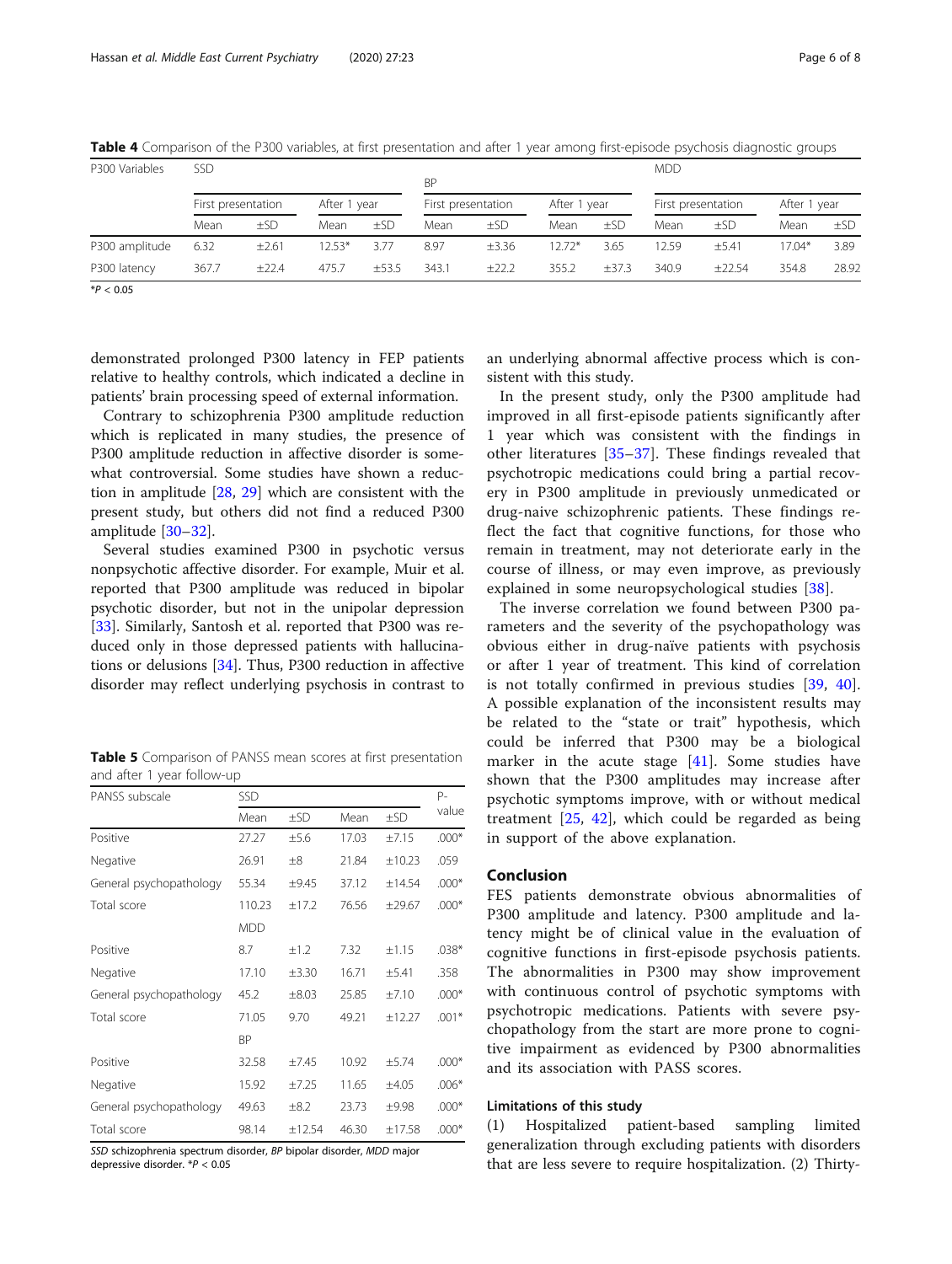|                | PANSS score at presentation |         | PANSS score after one year |           |  |
|----------------|-----------------------------|---------|----------------------------|-----------|--|
|                |                             | P value |                            | $P$ value |  |
| P300 amplitude | $-0.539$                    | 0.007   | $-.326$                    | 0.014     |  |
| P300 latency   | $-.460$                     | 0.024   | $-.267$                    | 0.032     |  |

<span id="page-6-0"></span>

| Table 6 Correlation between PANSS scores and P300 amplitude and latency |  |  |  |
|-------------------------------------------------------------------------|--|--|--|
|-------------------------------------------------------------------------|--|--|--|

three percent of patients were lost in follow-up which is expected in similar studies, but still, there is a potential risk of bias due to attrition resulting from drop out. (3) Different patient's diagnoses had different treatment regimens, including antipsychotics, mood stabilizers, and antidepressants. (4) We depended only on P300 as a cognitive assessment tool.

#### Abbreviations

DSM-IV-TR: Diagnostic and Statistical Manual of Mental Disorders Fourth Edition, text revised; ERPs: Event-related potentials; FES: First-episode schizophrenia; ICD-10: The 10th Revision of the International Statistical Classification of Diseases and Related Health ProblemsMINI PlusArabic version of Mini International Neuropsychiatric Interview; PANSS: The Positive and Negative Syndrome Scale

#### Acknowledgements

Not applicable.

#### Authors' contributions

W. Abdelnaser, A. Darweesh, H. Khalifa, and S. Hassaan designed the research, shared in the application of the cognitive tests, and analyzed data. A. Abdel-Rahman and I. F. Fahmy shared in the application of the neuropsychologial and neurophysiological assessment tests. A. Darweesh, H. Khalifa, S. Hassaan, and I. Fahmy performed biostatistical analyses. W. Abdelnaser and I. Fahmy supervised the research and shared in data collection. A. Darweesh, H. Khalifa, and S. Hassaan interpreted data and wrote the draft paper. The authors have read and approved the manuscript.

## Funding

The authors of this manuscript declare that no funding bodies were involved in sponsoring or funding this research, no grants were taken, and the research was conducted solely on the expense of the authors.

#### Availability of data and materials

The datasets generated during and/or analyzed during the current study are available from the corresponding author on reasonable request.

#### Ethics approval and consent to participate

The study was approved by the ethical committee of the Faculty of Medicine, Assiut University. All procedures followed were in accordance with the ethical standards of the responsible committee on human experimentation (institutional and national) and with the Helsinki Declaration of 1975, as revised in 2000. Informed consent was obtained from all patients for being included in the study. The reference number is not available.

#### Consent for publication

Not applicable

#### Competing interests

All authors declare no actual or potential conflict of interest whether financial, personal, or otherwise related to this manuscript

#### Author details

<sup>1</sup> Psychiatry Unit, Department of Neurology and Psychiatry, Assiut University, Assiut, Egypt. <sup>2</sup>Department of Neurology and Psychiatry, Suez University, Assiut, Egypt.

## Received: 22 March 2020 Accepted: 31 March 2020 Published online: 17 June 2020

#### References

- 1. Tanriverdi F, Yapislar H, Karaca Z, Unluhizarci K, Suer C, Kelestimur F (2009) Evaluation of cognitive performance by using P300 auditory event related potentials (ERPs) in patients with growth hormone (GH) deficiency and acromegaly. Growth Hormon IGF Res 19(1):24–30. [https://doi.org/10.1016/j.](https://doi.org/10.1016/j.ghir.2008.05.002) [ghir.2008.05.002](https://doi.org/10.1016/j.ghir.2008.05.002)
- 2. Nehra R, Grover S, Chetri D, Sood A, Das CP (2012) P300 latency and neurocognitive functioning in recently diagnosed human immunodeficiency virus patients. Indian J Psychol Med 34(4):376–380. <https://doi.org/10.4103/0253-7176.108225>
- 3. Turetsky BI, Calkins ME, Light GA, Olincy A, Radant AD, Swerdlow NR (2007) Neurophysiological endophenotypes of schizophrenia: the viability of selected candidate measures. Schizophr Bull 33(1):69–94. [https://doi.org/10.](https://doi.org/10.1093/schbul/sbl060) [1093/schbul/sbl060](https://doi.org/10.1093/schbul/sbl060)
- Telles S, Singh N, Puthige R (2013) Changes in P300 following alternate nostril yoga breathing and breath awareness. Biopsychosoc Med 7(1):11. <https://doi.org/10.1186/1751-0759-7-11>
- 5. Miranda EC, Pinheiro MM, Pereira LD, Iorio MC (2012) Correlation of the P300 evoked potential in depressive and cognitive aspects of aging. Braz J Otorhinolaryngol 78(5):83–89
- 6. Bestelmeyer PE (2012) The visual P3a in schizophrenia and bipolar disorder: effects of target and distractor stimuli on the P300. Psychiatry Res 197(1-2): 140–144. <https://doi.org/10.1016/j.psychres.2011.09.030>
- 7. Liu S, Sun N, Xu Y, Yang C, Ren Y et al (2010) Possible association of the GSK3 b gene with the anxiety symptoms of major depressive disorder and P300 waveform. Genet Test Mol Biomarkers 16:1382–1389
- 8. Shin YW, Krishnan G, Hetrick WP, Brenner CA, Shekhar A, Malloy FW, O'Donnell BF (2010) Increased temporal variability of auditory event-related potentials in schizophrenia and Schizotypal Personality Disorder. Schizophr Res 124(1-3):110–118. <https://doi.org/10.1016/j.schres.2010.08.008>
- 9. Jeon YW, Polich J (2003) Meta-analysis of P300 and schizophrenia: patients, paradigms, and practical implications. Psychophysiology 40(5):684–701
- 10. Bramon E, Rabe-Hesketh S, Sham P, Murray RM, Frangou S (2004) Metaanalysis of the P300 and P50 waveforms in schizophrenia. Schizophr Res 70(2-3):315–329. <https://doi.org/10.1016/j.schres.2004.01.004>
- 11. Mori K, Morita K, Shoji Y, Matsuoka T, Fujiki R, Uchimura N (2012) State and trait markers of emotionally charged visual event-related potentials (P300) in drug-naive schizophrenia. Psychiatry Clin Neurosci 66(4):261–269. [https://doi.](https://doi.org/10.1111/j.1440-1819.2012.02345.x) [org/10.1111/j.1440-1819.2012.02345.x](https://doi.org/10.1111/j.1440-1819.2012.02345.x)
- 12. Demiralp T, Ucok A, Devrim M, Isoglu-Alkac U, Tecer A, Polich J (2002) N2 and P3 components of event-related potential in first-episode schizophrenic patients: scalp topography, medication, and latency effects. Psychiatry Res 111(2-3):167–179
- 13. Chen B, Wang HX, Zhang MD (2010) P300 characteristics in patients with first episode schizophrenia and its follow-up study. Shan-Xi Yike Daxue Xuebao 41:253–256
- 14. Lee SY, Namkoong K, Cho HH, Song DH, An SK (2010) Reduced visual P300 amplitudes in individuals at ultra-high risk for psychosis and first-episode schizophrenia. Neurosci Lett 486(3):156–160. [https://doi.org/10.1016/j.neulet.](https://doi.org/10.1016/j.neulet.2010.09.035) [2010.09.035](https://doi.org/10.1016/j.neulet.2010.09.035)
- 15. Devrim-Ucok M, Keskin-Ergen HY, Ucok A (2006) Novelty P3 and P3b in firstepisode schizophrenia and chronic schizophrenia. Prog Neuro-Psychopharmacol Biol Psychiatry 30(8):1426–1434. [https://doi.org/10.1016/j.](https://doi.org/10.1016/j.pnpbp.2006.05.019) [pnpbp.2006.05.019](https://doi.org/10.1016/j.pnpbp.2006.05.019)
- 16. Brown KJ, Gonsalvez CJ, Harris AW, Williams LM, Gordon E (2002) Target and non-target ERP disturbances in first episode vs. chronic schizophrenia. Clin Neurophysiol 113(11):1754–1763
- 17. American Psychiatric Association. (2000). Diagnostic and statistical manual of mental disorders (4th ed., text rev.). Washington, DC: Author.